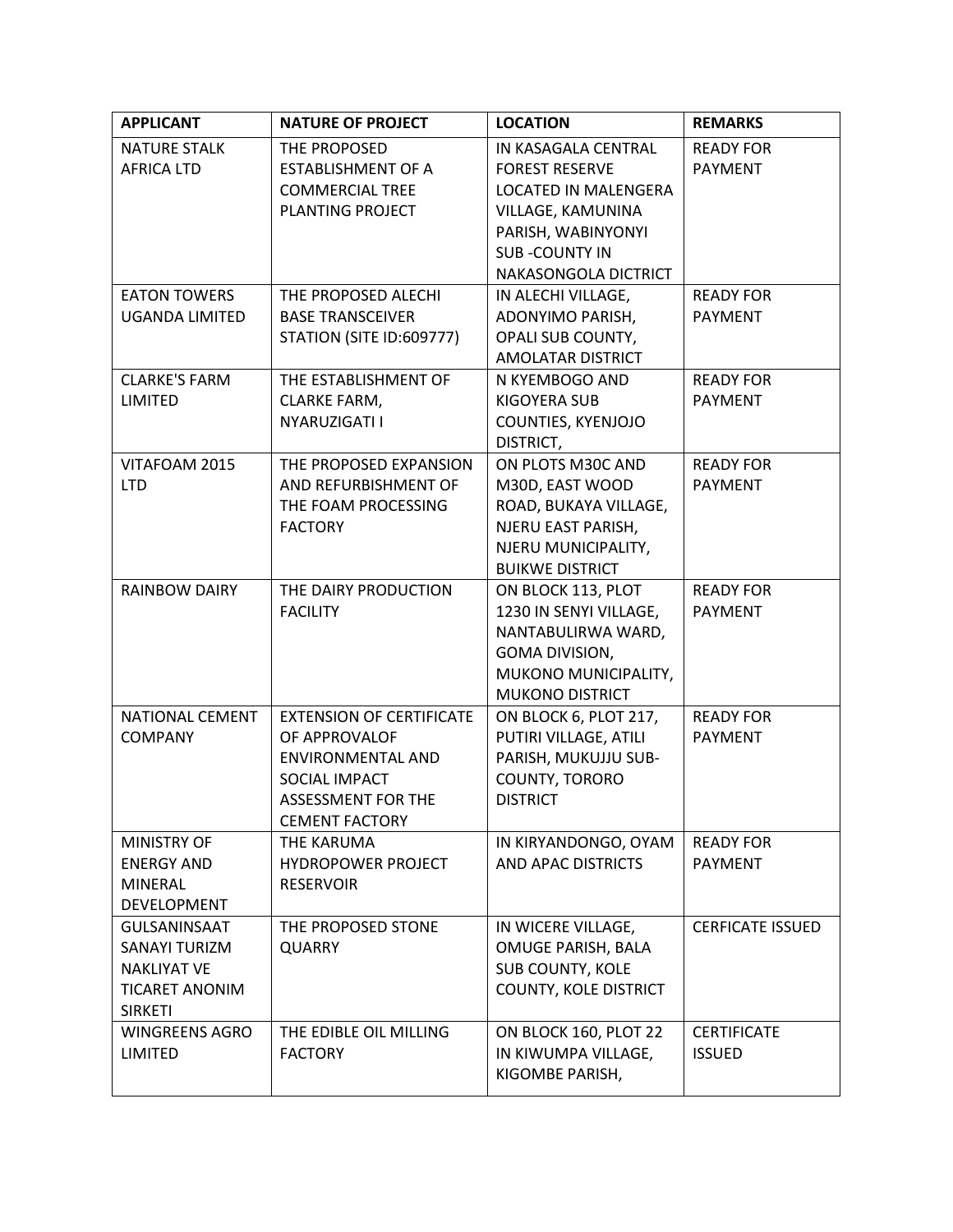|                                                              |                                                                                                                                                                                                                    | KATIKAMU NORTH<br><b>LUWERO DISTRICT</b>                                                                                                        |                                    |
|--------------------------------------------------------------|--------------------------------------------------------------------------------------------------------------------------------------------------------------------------------------------------------------------|-------------------------------------------------------------------------------------------------------------------------------------------------|------------------------------------|
| M/s. Ministry of<br><b>Energy and Mineral</b><br>Development | <b>THE KARUMA</b><br><b>HYDROPOWER PROJECT</b><br><b>RESERVOIR</b>                                                                                                                                                 | kiryandongo, oyam and<br>apac district                                                                                                          | <b>READY FOR</b><br><b>PAYMENT</b> |
| M/s. Barya<br>Transporter<br>Services Limited                | FOR THE BARYA FUEL<br><b>FILLING STATION</b>                                                                                                                                                                       | ALONG JINJA-KAMULI<br>ROAD, ON PLOT 2902,<br>BLOCK 3, IN WAKITAKA<br>VILLAGE, BUWEKULA<br>PARISH, MAFUBIRA<br>DIVISION, JINJA CITY              | <b>READY FOR</b><br>PAYMENT        |
| M/s. Brigadier<br>Jackson Mulondo                            | <b>FUEL FILLING STATION TO</b><br><b>BE</b>                                                                                                                                                                        | LOCATED AT BUGOBI LC1<br><b>VILLAGE, BUGOBI</b><br>PARISH, BUGOBI TOWN<br>COUNCIL, NAMUTUMBA<br><b>DISTRICT</b>                                 | <b>READY FOR</b><br><b>PAYMENT</b> |
| /s. Ministry of<br>Works and<br>Transport                    | THE UPGRADE AND<br><b>OPERATION OF THE</b><br>NTOROKO ONE STOP<br><b>BORDER POST, AT</b><br>NTOROKO PORT, IN<br>NTOROKO SOUTH "B"<br>VILLAGE, TWANZANE<br>WARD, KANARA TOWN<br>COUNCIL, NTOROKO<br><b>DISTRICT</b> | AT NTOROKO PORT, IN<br>NTOROKO SOUTH "B"<br>VILLAGE, TWANZANE<br>WARD, KANARA TOWN<br>COUNCIL, NTOROKO<br><b>DISTRICT</b>                       | <b>READY FOR</b><br><b>PAYMENT</b> |
| M/S. Clarke Farm<br>Limited                                  | THE ESTABLISHMENT OF<br><b>CLARKE FARM,</b>                                                                                                                                                                        | NYARUZIGATI IN<br><b>KYEMBOGO AND</b><br><b>KIGOYERA SUB</b><br>COUNTIES, KYENJOJO<br><b>DISTRICT</b>                                           | <b>READY FOR</b><br><b>PAYMENT</b> |
| M/s Vitafoam 2015<br>Ltd                                     | THE PROPOSED EXPANSION<br>AND REFURBISHMENT OF<br>THE FOAM PROCESSING<br><b>FACTORY</b>                                                                                                                            | LOCATED ON PLOTS<br>M30C AND M30D, EAST<br>WOOD ROAD, BUKAYA<br>VILLAGE, NJERU EAST<br>PARISH, NJERU<br>MUNICIPALITY, BUIKWE<br><b>DISTRICT</b> | <b>READY FOR</b><br>PAYMENT        |
| <b>Uganda Prisons</b><br>Service                             | FOR BUGUNGU YOUNG<br>PRISION IRRIGATION FARM                                                                                                                                                                       | LOCATED IN BUGUNGU-<br><b>BULAMBA VILLAGE,</b><br>TONGOLO PARISH,<br>NYENGA DIVISION,<br><b>BUIKWE DISTRICT</b>                                 | <b>READY FOR</b><br>PAYMENT        |
| <b>Stabex International</b><br>Limited                       | <b>STABEX FUEL STATION</b>                                                                                                                                                                                         | NAMUGONGO ROAD,<br>KAMULI-B CELL, KIREKA<br>WARD, NAMUGONGO                                                                                     | <b>READY FOR</b><br><b>PAYMENT</b> |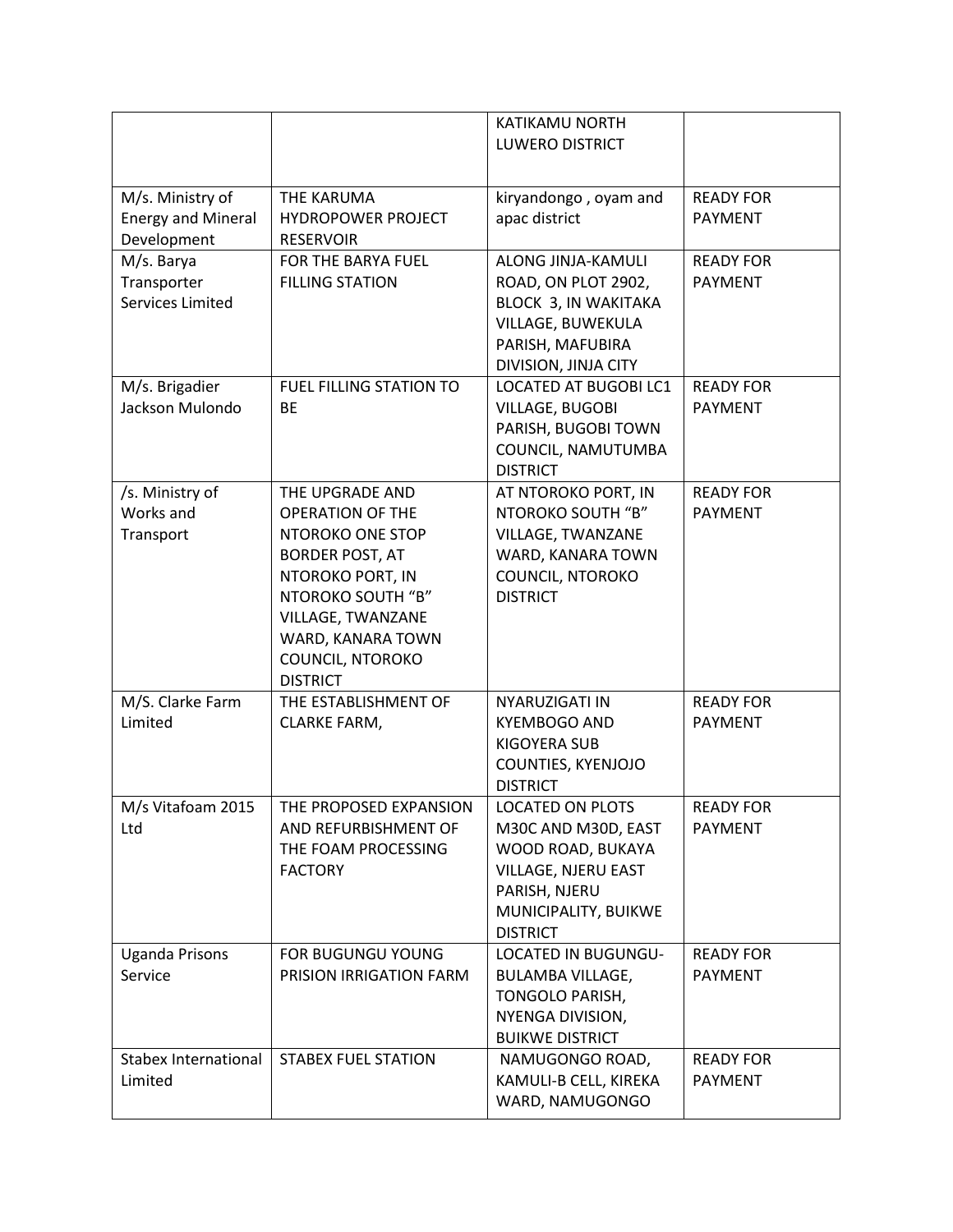|                                        |                                                            | DIVISION, KIRA<br>MUNICIPALITY, WAKISO<br><b>DISTRICT</b>                                                                                                                                                   |                                    |
|----------------------------------------|------------------------------------------------------------|-------------------------------------------------------------------------------------------------------------------------------------------------------------------------------------------------------------|------------------------------------|
| <b>Stabex International</b><br>Limited | <b>STABEX FUEL STATION</b>                                 | ALONG NDEJJE ROAD,<br>LUFUKA CELL, NDEJJE<br>WARD, NDEJJE DIVISION,<br>MAKINDYE-SSABAGABO<br>MUNICIPALITY, WAKISO<br><b>DISTRICT</b>                                                                        | <b>READY FOR</b><br><b>PAYMENT</b> |
| Nesta Petroleum<br>(U) Limited         | <b>NESTA FUEL STATION</b>                                  | <b>ALONG KABAALE-</b><br>MBARARA ROAD,<br>RUCECE CELL,<br>RWAKISHAKIZI WARD,<br>NYAKAYOJO DIVISION,<br>MBARARA CITY,<br><b>MBARARA DISTRICT</b>                                                             | <b>READY FOR</b><br><b>PAYMENT</b> |
| Ignite Petroleum<br>Limited            | <b>IGNITE FUEL STATION</b>                                 | ALONG KATOSI ROAD IN<br>NTENJERU CELL, NTANZI<br>WARD, NTENJERU-<br>KISOGA TOWN COUNCIL,<br><b>MUKONO DISTRICT</b>                                                                                          | <b>READY FOR</b><br><b>PAYMENT</b> |
| M/s Job Creator (U)<br>Limited         | <b>JOB CREATOR KYENZIGE</b><br><b>FUEL FILLING STATION</b> | <b>ALONG HOIMA-</b><br>KYENJOJO ROAD, IN<br><b>KYENZIGE CELL,</b><br><b>KYENZIGE TOWN</b><br>COUNCIL, KAGADI<br><b>DISTRICT</b>                                                                             | <b>READY FOR</b><br><b>PAYMENT</b> |
| M/s Fahaab Energy<br>Limited           | <b>FAHAAB ENERGY BINYINY</b><br>FUEL FILLING STATION,      | ALONG KAPCHORWA-<br><b>BUKWO ROAD, IN</b><br>KAMAYAK CELL,<br>KAPKWOROS WARD,<br><b>BINYINY TOWN COUNCIL,</b><br><b>KWEEN COUNTY, KWEEN</b><br><b>DISTRICT</b>                                              | <b>READY FOR</b><br><b>PAYMENT</b> |
| Elite Petroleum<br>Limited             | ELITE PETROLEUM<br>KIHAGUZI FUEL SERVICE<br><b>STATION</b> | <b>ALONG MASINDI</b><br>(KISANJA JUNCTION)-<br>PARAA ROAD WITHIN<br>KIHAGUZI TRADING<br><b>CENTER IN KIHAGUZI</b><br>VILLAGE, KIHAGUZI<br>PARISH, PAKANYI SUB-<br><b>COUNTY, MASINDI</b><br><b>DISTRICT</b> | <b>READY FOR</b><br><b>PAYMENT</b> |
| Stabex International<br>Limited        | THE REVAMP OF STABEX<br><b>FUEL STATION LOCATED</b>        | ALONG THE KAMPALA-<br><b>HOIMA ROAD IN</b><br>KITAGENDA CELL,<br>KITAGENDA WARD,                                                                                                                            | <b>READY FOR</b><br><b>PAYMENT</b> |